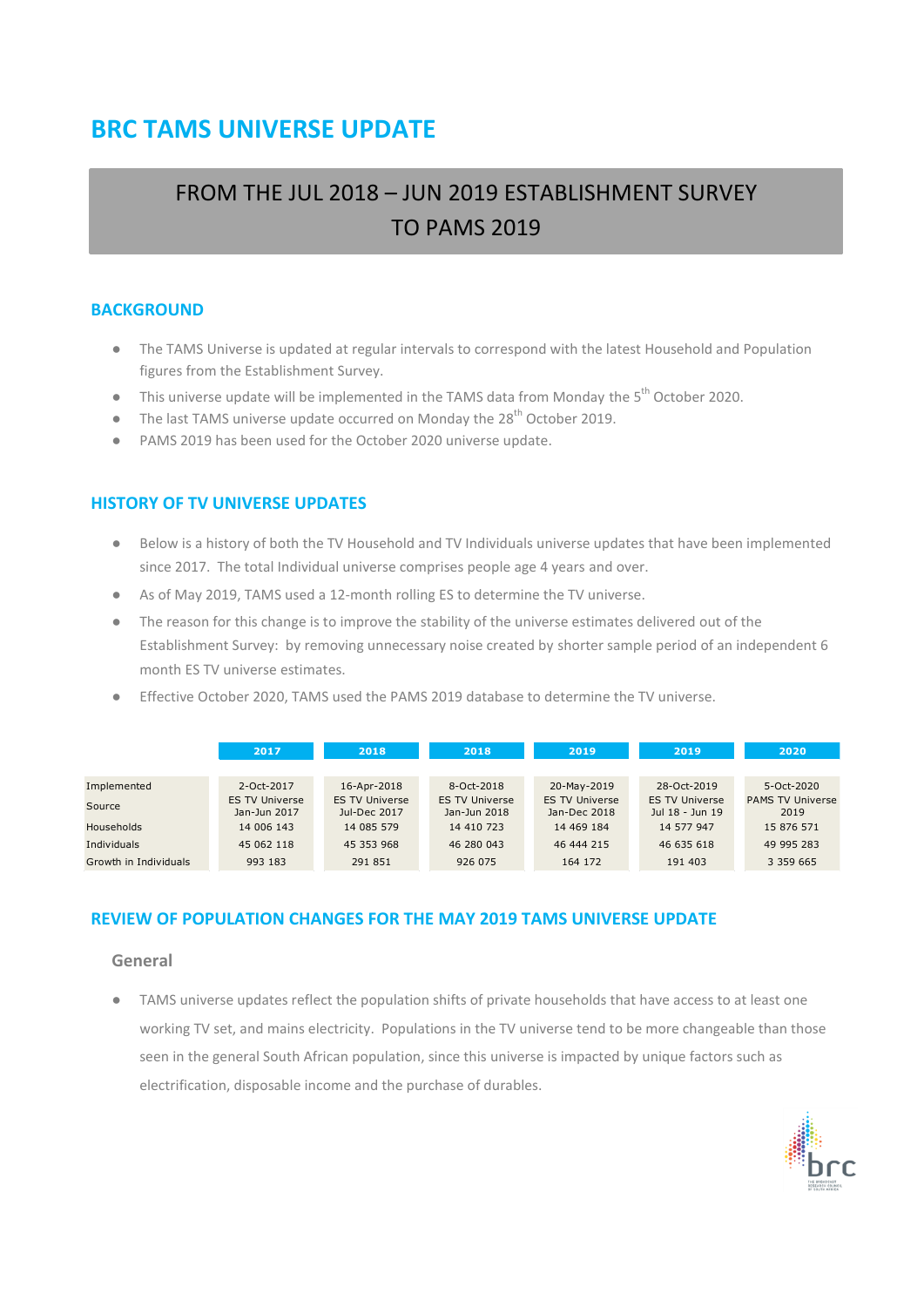### **TV Household and Individual Universes**

● The PAMS TV household universe has increased by 8.91% (1.298m households), and the individuals' universe showed a 7.2% increase (3.359m individuals).

|             | <b>ES TV Universe</b><br>Jul 18 - Jun 19 | <b>PAMS TV Universe</b><br>2019 | Difference #  | Difference % |  |
|-------------|------------------------------------------|---------------------------------|---------------|--------------|--|
|             |                                          |                                 |               |              |  |
| Households  | 14 577 947                               | 15 876 571                      | 1 2 9 8 6 2 4 | 8.91         |  |
| Individuals | 46 635 618                               | 49 995 283                      | 3 3 5 9 6 6 5 | 7.20         |  |

### **TV Individuals**

● Most demographics are showing an increase between 4% - 10% with the change in databases. The biggest change is being reflected against the 65+ age group (24.6%) and the smallest change among the 4-6 age group (+2.28%).

|                          | <b>ES TV Universe</b><br><b>Jul 18-Jun 19</b> | <b>PAMS TV Universe</b><br>2019 | Difference #  | <b>Difference %</b> |
|--------------------------|-----------------------------------------------|---------------------------------|---------------|---------------------|
| <b>Total Male</b>        | 22 845 231                                    | 24 245 996                      | 1 400 765     | 6.13                |
| <b>Total Female</b>      | 23 790 387                                    | 25 749 286                      | 1958899       | 8.23                |
| <b>Total Individuals</b> | 46 635 618                                    | 49 995 282                      | 3 3 5 9 6 6 4 | 7.20                |
| Age 04 - 06              | 3 0 9 3 1 4 1                                 | 3 163 803                       | 70 662        | 2.28                |
| Age 07 - 10              | 3 9 3 9 3 6 9                                 | 4 184 796                       | 245 427       | 6.23                |
| Age 11 - 14              | 3 5 9 1 9 7 8                                 | 3 952 683                       | 360 705       | 10.04               |
| <b>Total Children</b>    | 10 624 488                                    | 11 301 282                      | 676 794       | 6.37                |
| Age 15 - 24              | 8 4 2 6 6 6 5                                 | 8768365                         | 341 700       | 4.05                |
| Age 25 - 34              | 9707580                                       | 10 141 216                      | 433 636       | 4.47                |
| Age 35 - 49              | 9 446 367                                     | 10 334 844                      | 888 477       | 9.41                |
| Age 50 - 64              | 5 860 734                                     | 6 247 501                       | 386 767       | 6.60                |
| Age 65+                  | 2 5 6 9 7 8 4                                 | 3 202 074                       | 632 290       | 24.60               |
| <b>Total Adults</b>      | 36 011 130                                    | 38 694 000                      | 2682870       | 7.45                |
| <b>Total Individuals</b> | 46 635 618                                    | 49 995 282                      | 3 3 5 9 6 6 4 | 7.20                |

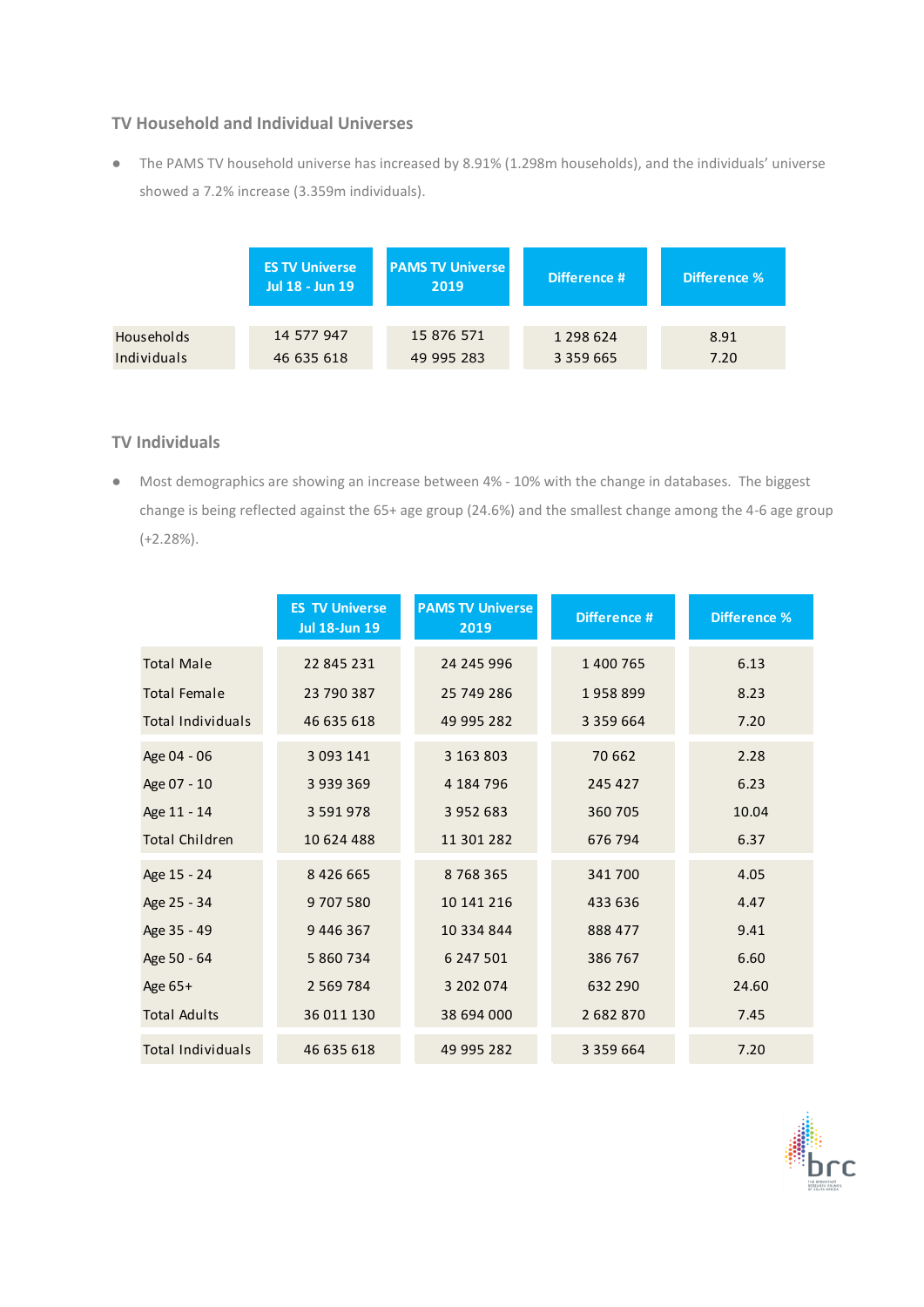● The PAMS TV Universe shows an increase in individuals living in most of the provinces. The provinces showing the highest increase are LIM (11.41%) and Gauteng (13.04%).

|                          | <b>ES TV Universe</b><br><b>Jul 18-Jun 19</b> | <b>PAMS TV Universe</b><br>2019 | Difference #  | Difference % |
|--------------------------|-----------------------------------------------|---------------------------------|---------------|--------------|
| WC.                      | 5 648 462                                     | 6 141 344                       | 492 882       | 8.73         |
| <b>NC</b>                | 983 918                                       | 1011666                         | 27 748        | 2.82         |
| <b>FS</b>                | 2 3 6 2 1 8                                   | 2 436 205                       | 69 987        | 2.96         |
| <b>EC</b>                | 5 3 9 4 8 5 3                                 | 5 195 505                       | $-199348$     | $-3.70$      |
| <b>KZN</b>               | 8978348                                       | 9 449 131                       | 470 783       | 5.24         |
| <b>MPU</b>               | 3 695 326                                     | 3 977 300                       | 281974        | 7.63         |
| <b>LIM</b>               | 4 5 3 2 1 5 7                                 | 5 049 476                       | 517319        | 11.41        |
| <b>GAU</b>               | 11822948                                      | 13 364 327                      | 1541379       | 13.04        |
| <b>NWP</b>               | 3 2 1 3 3 8 8                                 | 3 370 328                       | 156 940       | 4.88         |
| <b>Total Individuals</b> | 46 635 618                                    | 49 995 282                      | 3 3 5 9 6 6 4 | 7.20         |

● PAMS makes use of 3 area types (metro, urban and rural). There is a big increase in metro areas of (15.92%) and marginal increases in the other area types.

|                          | <b>ES TV Universe</b><br><b>Jul 18-Jun 19</b> | <b>PAMS TV Universe</b><br>Difference #<br>2019 |               | Difference % |
|--------------------------|-----------------------------------------------|-------------------------------------------------|---------------|--------------|
| Metro                    | 18828503                                      | 21 825 158                                      | 2 996 655     | 15.92        |
| Rural                    | 14 528 260                                    | 14 759 259                                      | 230 999       | 1.59         |
| Urban                    | 13 278 855                                    | 13 410 865                                      | 132 010       | 0.99         |
| <b>Total Individuals</b> | 46 635 618                                    | 49 995 282                                      | 3 3 5 9 6 6 4 | 7.20         |

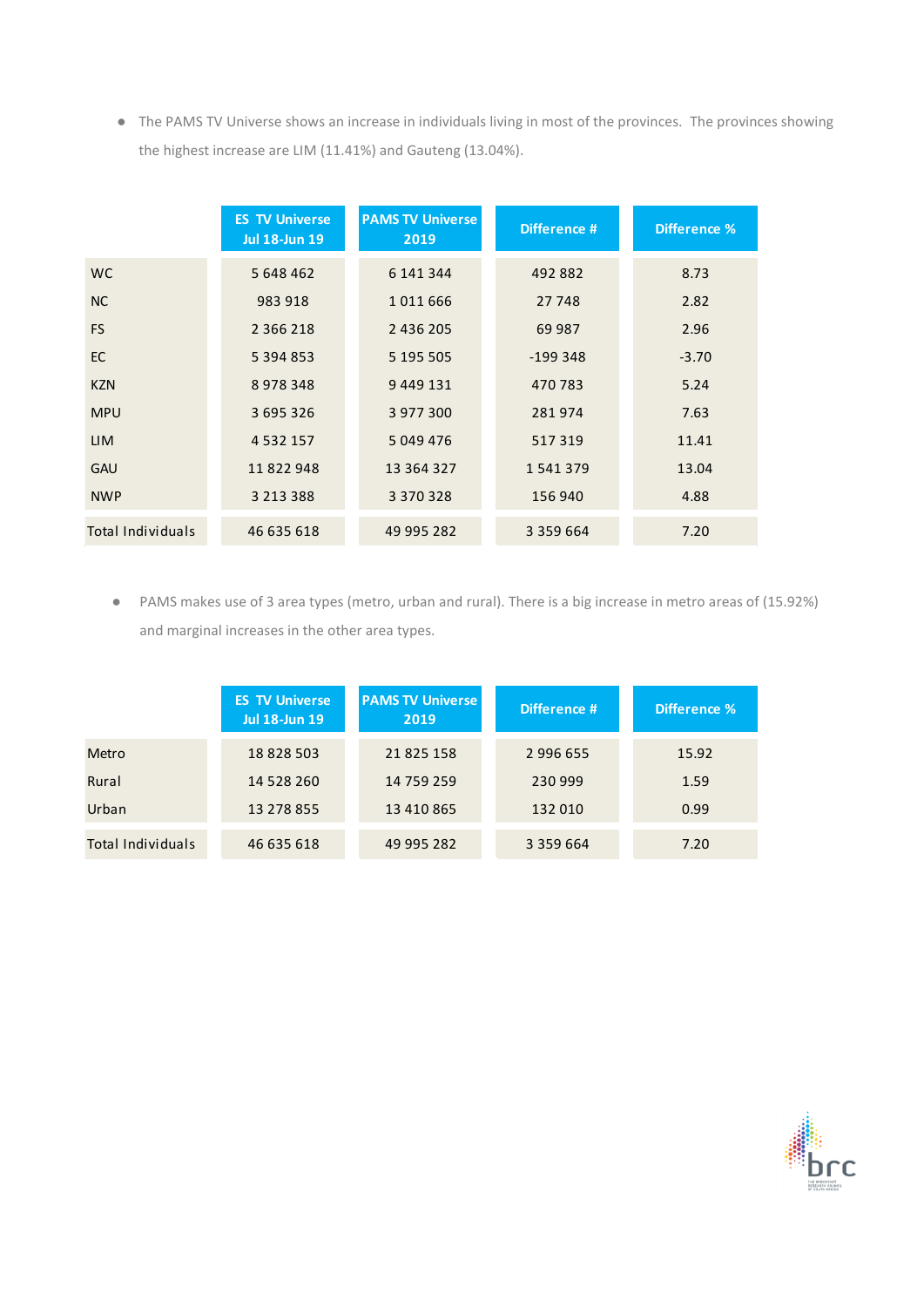● The PAMS TV universe shows an increase in all population groups with higher proportionate growth among the White (20.62%) and Indian (17.51%) universes.

|                   | <b>ES TV Universe</b><br><b>Jul 18-Jun 19</b> | <b>PAMS TV Universe</b><br>Difference #<br>2019 |               | Difference % |
|-------------------|-----------------------------------------------|-------------------------------------------------|---------------|--------------|
| African Black     | 37 404 628                                    | 39 712 324                                      | 2 307 696     | 6.17         |
| White             | 3 579 254                                     | 4 3 1 7 2 3 4                                   | 737980        | 20.62        |
| Indian            | 1 1 3 1 1 1 1 4                               | 1 3 2 9 1 7 4                                   | 198 060       | 17.51        |
| Coloured          | 4 5 2 0 6 2 2                                 | 4 636 550                                       | 115 928       | 2.56         |
| Total Individuals | 46 635 618                                    | 49 995 282                                      | 3 3 5 9 6 6 4 | 7.20         |

- DStv universes are updated using audited DStv subscriber figures, that being March 2020 for the October 2020 universe update.
- At this point, with DStv being the only Pay-TV operator at critical mass in South Africa, the DStv subscriber figures are adopted for the Total Pay group.
- As alternative Pay-TV operator's increase in size, their audited subscriber figures will be added to the Total Pay group.
- Both Pay TV and Non-Pay TV individual universes have increased in line with the population growth. There has been a greater growth in Non-Pay TV households.

|                   | <b>ES TV Universe</b><br><b>Jul 18-Jun 19</b> | <b>PAMS TV Universe</b><br>2019 | Difference #  | Difference % |
|-------------------|-----------------------------------------------|---------------------------------|---------------|--------------|
| Pay TV            | 22 044 617                                    | 23 689 564                      | 1644947       | 7.46         |
| No Pay TV         | 24 591 001                                    | 26 305 718                      | 1 7 1 4 7 1 7 | 6.97         |
| Total Individuals | 46 635 618                                    | 49 995 282                      | 3 3 5 9 6 6 4 | 7.20         |

|                         | <b>ES TV Universe</b><br><b>Jul 18-Jun 19</b> | <b>PAMS TV Universe</b><br>2019 | Difference # | Difference % |
|-------------------------|-----------------------------------------------|---------------------------------|--------------|--------------|
| Pay TV                  | 7 142 118                                     | 7460182                         | 318064       | 4.45         |
| No Pay TV               | 7435829                                       | 8 4 1 6 3 8 9                   | 980 560      | 13.19        |
| <b>Total Households</b> | 14 577 947                                    | 15 876 571                      | 1 298 624    | 8.91         |

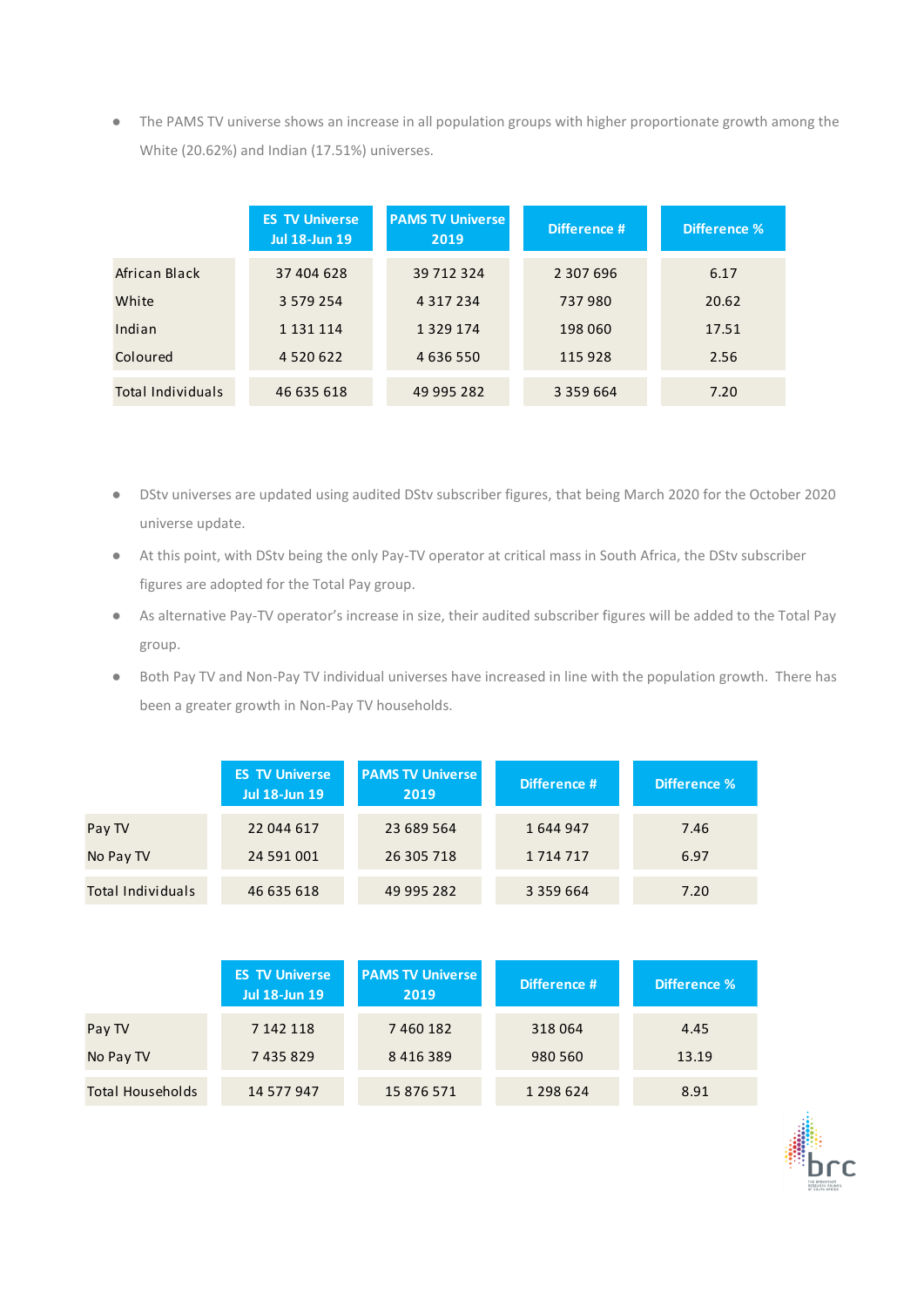### **TESTING METHODOLOGY AND PERIOD (TAMS DATA)**

### **Testing Methodology**

- The test data includes the new universe update.
- The new universe update is based on the 2019 PAMS survey and is compared to the current live data which uses the Establishment Survey July 2018 – June 2019 universe estimates.
- The test period (off TAMS data) covers the  $13^{th}$  July to  $26^{th}$  July 2020; which is 2 weeks, Monday to Sunday.
- Two day-parts (off TAMS data) are examined: Full Day: 02h00 to 26h00 and Prime Time: 17h00 to 22h00.
- Tests include several target markets. (The sample sizes and the universe sizes of these target markets are at the end of the document.)

### **RIM Weighting Structure and Efficiency (off TAMS data)**

● Weighting efficiency is a statistical measure that shows how closely the panel sample matches the population which it represents. The higher the efficiency, the more representative the sample.

### **Household RIM Weighting Structure and Efficiency**

|                            | <b>RIM Household</b> |                             |    | <b>Categories</b>                  |  |  |  |
|----------------------------|----------------------|-----------------------------|----|------------------------------------|--|--|--|
|                            |                      |                             |    |                                    |  |  |  |
| Province                   |                      |                             |    | 9                                  |  |  |  |
| Race                       |                      |                             |    | $\overline{4}$                     |  |  |  |
| Area                       |                      |                             |    | 3                                  |  |  |  |
| Pay TV vs No Pay TV        |                      |                             |    | 2                                  |  |  |  |
| <b>Household Size</b>      |                      |                             |    | $\overline{2}$                     |  |  |  |
|                            |                      |                             |    |                                    |  |  |  |
| Total number of categories |                      |                             | 20 |                                    |  |  |  |
|                            |                      |                             |    |                                    |  |  |  |
| <b>Min Factor</b>          | <b>AVG Factor</b>    | <b>Max</b><br><b>Factor</b> |    | <b>Efficiency</b><br>$\frac{1}{2}$ |  |  |  |
|                            |                      |                             |    |                                    |  |  |  |
| 1847                       | 6 4 7 0              | 13 3 95                     |    | 84%                                |  |  |  |

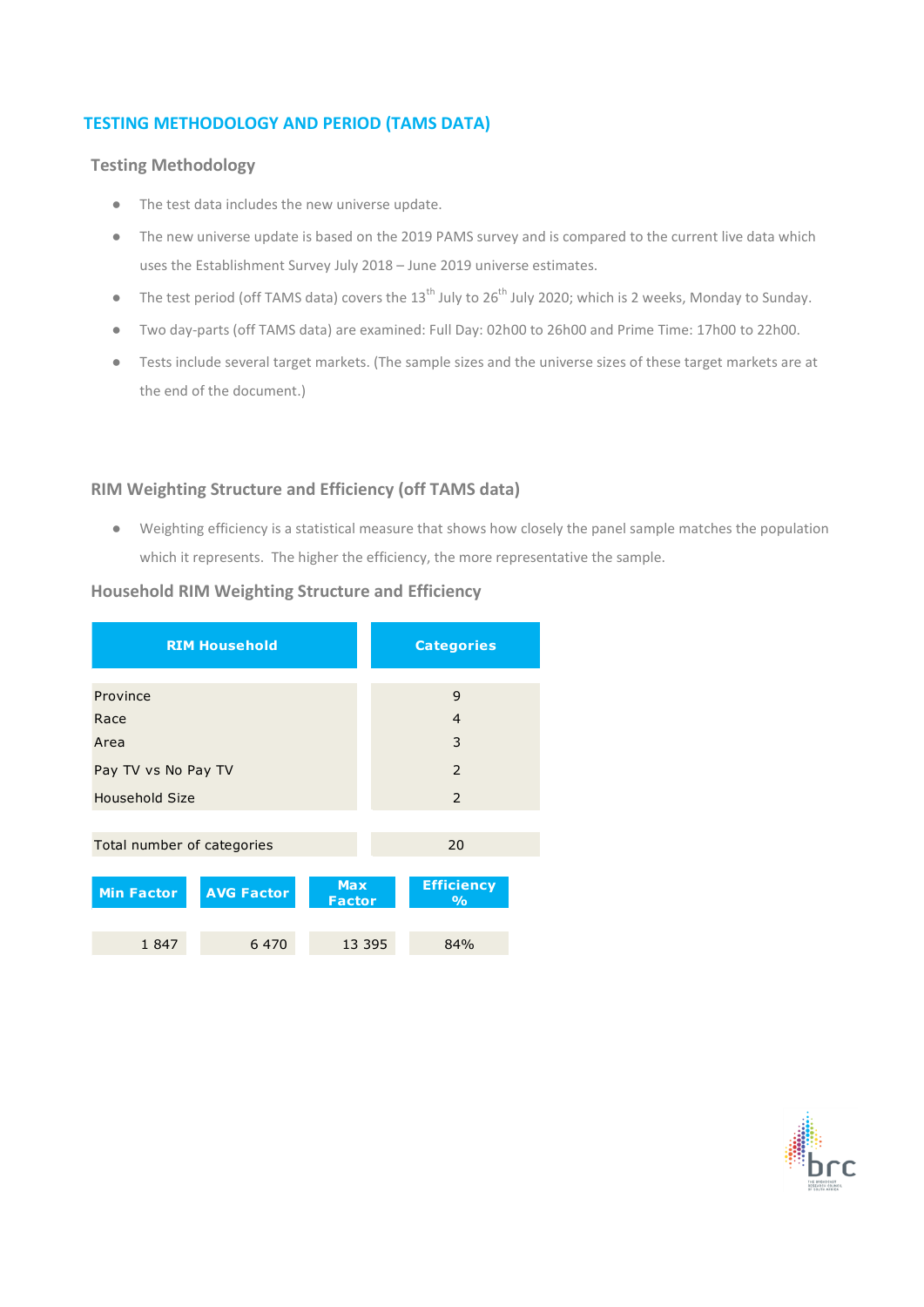# **Individual Weighting Structure and Efficiency**

| <b>RIM Individuals</b>                                                | <b>Categories</b>                       |  |  |
|-----------------------------------------------------------------------|-----------------------------------------|--|--|
|                                                                       |                                         |  |  |
| Age groups                                                            | 8                                       |  |  |
| Kids/adults x Pay TV vs No Pay TV                                     | $\overline{4}$                          |  |  |
| Kids/adults x Gender                                                  | $\overline{4}$                          |  |  |
| Kids/adults x Province                                                | 18                                      |  |  |
| Kids/adults x Race                                                    | 8                                       |  |  |
| Kids/adults x Area                                                    | 6                                       |  |  |
| Kids/adults x 3 SEM Super Groups                                      | 6                                       |  |  |
|                                                                       |                                         |  |  |
| Total number of categories                                            | 54                                      |  |  |
|                                                                       |                                         |  |  |
| <b>Max</b><br><b>Min Factor</b><br><b>AVG Factor</b><br><b>Factor</b> | <b>Efficiency</b><br>$\frac{0}{\alpha}$ |  |  |

1 073 5 160 25 466 82%

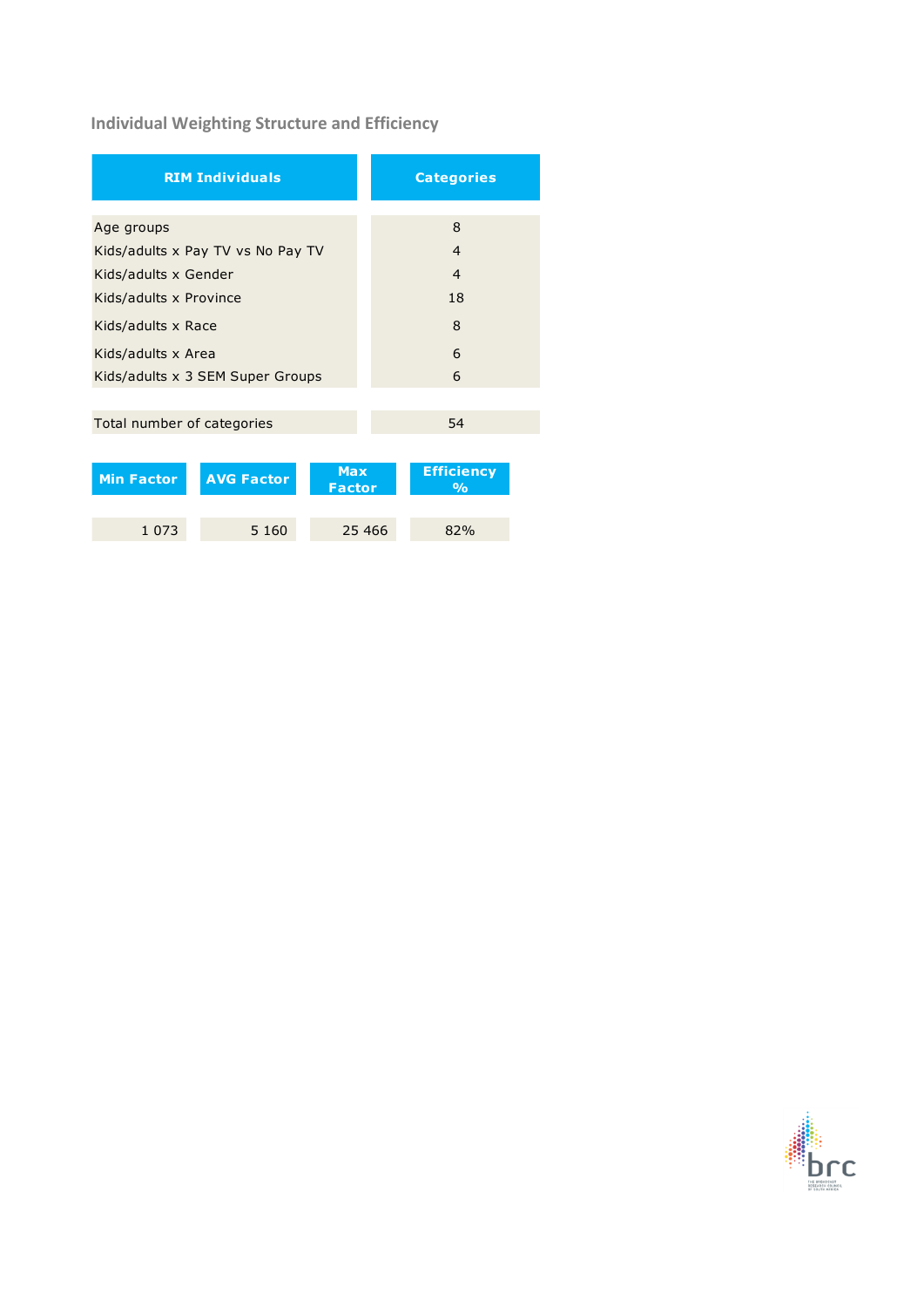# **VIEWING TEST DATA (OFF TAMS DATA)**

### **Total TV**

|                          | <b>TVR</b>                                                        |                    |                                                    |                    |                    |               |                    |                    |
|--------------------------|-------------------------------------------------------------------|--------------------|----------------------------------------------------|--------------------|--------------------|---------------|--------------------|--------------------|
|                          | <b>ES TV UNIVERSE</b><br><b>JUL18 - JUN 19</b><br>(OFF TAMS DATA) |                    | <b>PAMS TV UNIVERSE</b><br>2019<br>(OFF TAMS DATA) |                    | Difference #       |               | Difference %       |                    |
| Target Day Part          | $02:00 -$<br>25:59                                                | $17:00 -$<br>21:59 | $02:00 -$<br>25:59                                 | $17:00 -$<br>21:59 | $02:00 -$<br>25:59 | 17:00 - 21:59 | $02:00 -$<br>25:59 | $17:00 -$<br>21:59 |
| Total Indv (incl guests) | 7 290 398                                                         | 14 409 486         | 7908989                                            | 15 601 029         | 618 591            | 1 191 543     | 8.49               | 8.27               |
| Adults Age 15+           | 5766221                                                           | 11 417 645         | 6 300 484                                          | 12 436 808         | 534 263            | 1019163       | 9.27               | 8.93               |
| Kids Age 4-14            | 1524177                                                           | 2 991 841          | 1608 505                                           | 3 164 220          | 84 3 28            | 172 379       | 5.53               | 5.76               |
| Adults Age 15-24         | 1095571                                                           | 2 176 281          | 1 157 665                                          | 2 2 9 3 6 3 1      | 62 094             | 117 350       | 5.67               | 5.39               |
| Adults Age 25-34         | 1465393                                                           | 2 840 185          | 1551786                                            | 2985728            | 86 393             | 145 543       | 5.90               | 5.12               |
| Adults Age 35-49         | 1592967                                                           | 3 090 364          | 1765776                                            | 3 3 9 7 0 2 9      | 172 809            | 306 665       | 10.85              | 9.92               |
| Adults Age 50-64         | 1 106 846                                                         | 2 2 5 0 5 8 5      | 1 191 755                                          | 2 4 2 3 6 8 7      | 84 909             | 173 102       | 7.67               | 7.69               |
| Adults Age 65+           | 505 444                                                           | 1 060 230          | 633 501                                            | 1 3 3 6 7 3 4      | 128 057            | 276 504       | 25.34              | 26.08              |
| Women 15+                | 3 0 7 4 5 9 5                                                     | 6 149 586          | 3 3 8 5 3 3 2                                      | 6772739            | 310737             | 623 153       | 10.11              | 10.13              |
| Men 15+                  | 2691626                                                           | 5 268 059          | 2915152                                            | 5 664 069          | 223 526            | 396 010       | 8.30               | 7.52               |
| Housewives               | 2099286                                                           | 4 185 378          | 2 3 3 7 9 7 6                                      | 4 6 6 8 3 9 4      | 238 690            | 483 016       | 11.37              | 11.54              |
| Indiv: White             | 553 523                                                           | 1 2 2 3 8 0 8      | 665 554                                            | 1472669            | 112 031            | 248 861       | 20.24              | 20.33              |
| Indiv: Black             | 5844959                                                           | 11 509 916         | 6 297 360                                          | 12 348 764         | 452 401            | 838 848       | 7.74               | 7.29               |
| Indiv: Indian            | 173 944                                                           | 340 242            | 199 326                                            | 386 800            | 25 382             | 46 5 58       | 14.59              | 13.68              |
| Indiv: Coloured          | 717972                                                            | 1 3 3 5 5 2 0      | 746 749                                            | 1 3 9 2 7 9 7      | 28 777             | 57 277        | 4.01               | 4.29               |

|                          |                                                                   | TVR%               |                                                    |                    |                    |               |                     |                    |
|--------------------------|-------------------------------------------------------------------|--------------------|----------------------------------------------------|--------------------|--------------------|---------------|---------------------|--------------------|
|                          | <b>ES TV UNIVERSE</b><br><b>JUL18 - JUN 19</b><br>(OFF TAMS DATA) |                    | <b>PAMS TV UNIVERSE</b><br>2019<br>(OFF TAMS DATA) |                    | Difference #       |               | <b>Difference %</b> |                    |
| Target \Day Part         | $02:00 -$<br>25:59                                                | $17:00 -$<br>21:59 | $02:00 -$<br>25:59                                 | $17:00 -$<br>21:59 | $02:00 -$<br>25:59 | 17:00 - 21:59 | $02:00 -$<br>25:59  | $17:00 -$<br>21:59 |
| Total Indy (incl guests) | 15.6                                                              | 30.9               | 15.8                                               | 31.2               | 0.20               | 0.30          | 1.28                | 0.97               |
| Adults Age 15+           | 16.0                                                              | 31.7               | 16.3                                               | 32.1               | 0.30               | 0.40          | 1.88                | 1.26               |
| Kids Age 4-14            | 14.3                                                              | 28.2               | 14.2                                               | 28.0               | $-0.10$            | $-0.20$       | $-0.70$             | $-0.71$            |
| Adults Age 15-24         | 13.0                                                              | 25.8               | 13.2                                               | 26.2               | 0.20               | 0.40          | 1.54                | 1.55               |
| Adults Age 25-34         | 15.1                                                              | 29.3               | 15.3                                               | 29.4               | 0.20               | 0.10          | 1.32                | 0.34               |
| Adults Age 35-49         | 16.9                                                              | 32.7               | 17.1                                               | 32.9               | 0.20               | 0.20          | 1.18                | 0.61               |
| Adults Age 50-64         | 18.9                                                              | 38.4               | 19.1                                               | 38.8               | 0.20               | 0.40          | 1.06                | 1.04               |
| Adults Age 65+           | 19.7                                                              | 41.3               | 19.8                                               | 41.7               | 0.10               | 0.40          | 0.51                | 0.97               |
| Women 15+                | 16.6                                                              | 33.3               | 16.8                                               | 33.5               | 0.20               | 0.20          | 1.20                | 0.60               |
| Men 15+                  | 15.4                                                              | 30.1               | 15.8                                               | 30.6               | 0.40               | 0.50          | 2.60                | 1.66               |
| Housewives               | 16.5                                                              | 33.0               | 16.7                                               | 33.3               | 0.20               | 0.30          | 1.21                | 0.91               |
| Indiv: White             | 15.5                                                              | 34.2               | 15.4                                               | 34.1               | $-0.10$            | $-0.10$       | $-0.65$             | $-0.29$            |
| Indiv: Black             | 15.6                                                              | 30.8               | 15.9                                               | 31.1               | 0.30               | 0.30          | 1.92                | 0.97               |
| Indiv: Indian            | 15.4                                                              | 30.1               | 15.0                                               | 29.1               | $-0.40$            | $-1.00$       | $-2.60$             | $-3.32$            |
| Indiv: Coloured          | 15.9                                                              | 29.5               | 16.1                                               | 30.0               | 0.20               | 0.50          | 1.26                | 1.69               |

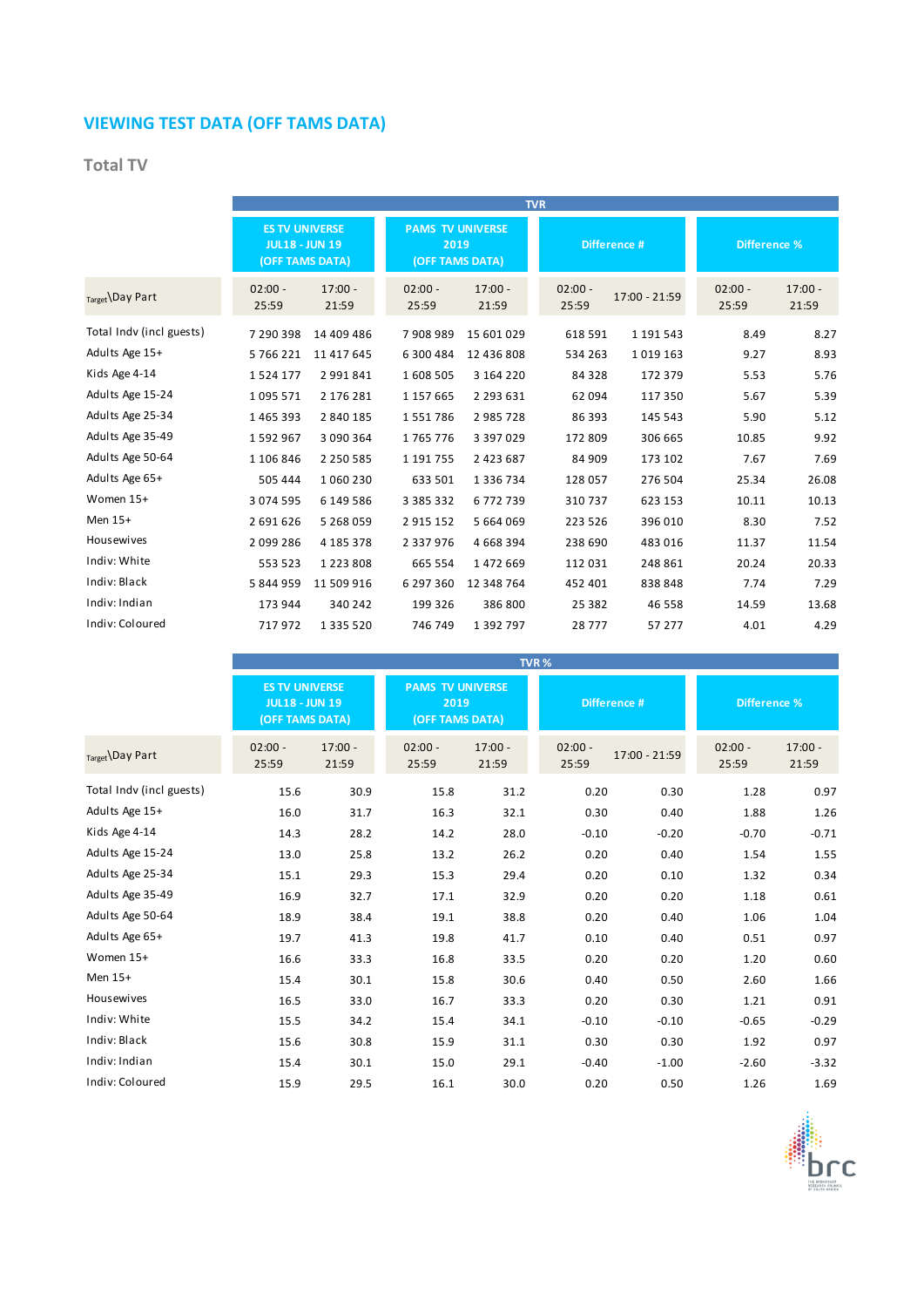### **SABC 1**

|                          |                                                                   |                    |                    |                                                    | <b>TVR</b>         |               |                     |                    |
|--------------------------|-------------------------------------------------------------------|--------------------|--------------------|----------------------------------------------------|--------------------|---------------|---------------------|--------------------|
|                          | <b>ES TV UNIVERSE</b><br><b>JUL18 - JUN 19</b><br>(OFF TAMS DATA) |                    |                    | <b>PAMS TV UNIVERSE</b><br>2019<br>(OFF TAMS DATA) |                    | Difference #  | <b>Difference %</b> |                    |
| Target Day Part          | $02:00 -$<br>25:59                                                | $17:00 -$<br>21:59 | $02:00 -$<br>25:59 | $17:00 -$<br>21:59                                 | $02:00 -$<br>25:59 | 17:00 - 21:59 | $02:00 -$<br>25:59  | $17:00 -$<br>21:59 |
| Total Indv (incl guests) | 1 3 2 2 3 1 5                                                     | 3774231            | 1 379 092          | 3 945 917                                          | 56 777             | 171 686       | 4.29                | 4.55               |
| Adults Age 15+           | 1054744                                                           | 2971088            | 1 102 691          | 3 116 417                                          | 47 947             | 145 329       | 4.55                | 4.89               |
| Kids Age 4-14            | 267 571                                                           | 803 144            | 276 401            | 829 500                                            | 8830               | 26 35 6       | 3.30                | 3.28               |
| Adults Age 15-24         | 198 645                                                           | 595 209            | 202 091            | 606 197                                            | 3 4 4 6            | 10 988        | 1.73                | 1.85               |
| Adults Age 25-34         | 298 814                                                           | 831062             | 301887             | 844 567                                            | 3 0 7 3            | 13 5 05       | 1.03                | 1.63               |
| Adults Age 35-49         | 296 577                                                           | 805 436            | 311875             | 849 857                                            | 15 2 98            | 44 4 21       | 5.16                | 5.52               |
| Adults Age 50-64         | 181036                                                            | 519730             | 189 747            | 544 263                                            | 8711               | 24 5 3 3      | 4.81                | 4.72               |
| Adults Age 65+           | 79 671                                                            | 219 652            | 97 091             | 271533                                             | 17420              | 51881         | 21.86               | 23.62              |
| Women 15+                | 549 452                                                           | 1579597            | 582 147            | 1684375                                            | 32 695             | 104 778       | 5.95                | 6.63               |
| Men 15+                  | 505 291                                                           | 1 391 490          | 520 544            | 1432042                                            | 15 2 5 3           | 40 5 52       | 3.02                | 2.91               |
| Housewives               | 359 993                                                           | 1025316            | 386 812            | 1 1 1 1 7 1 8                                      | 26 8 19            | 86 402        | 7.45                | 8.43               |
| Indiv: White             | 2 0 0 3                                                           | 5 1 3 5            | 2 3 9 2            | 6381                                               | 389                | 1246          | 19.42               | 24.26              |
| Indiv: Black             | 1 290 977                                                         | 3 691 026          | 1 349 420          | 3 867 627                                          | 58 4 43            | 176 601       | 4.53                | 4.78               |
| Indiv: Indian            | 9 3 5 3                                                           | 26 8 25            | 6489               | 18516                                              | $-2864$            | $-8309$       | $-30.62$            | $-30.97$           |
| Indiv: Coloured          | 19982                                                             | 51 245             | 20792              | 53 393                                             | 810                | 2 1 4 8       | 4.05                | 4.19               |

|                          |                                                                   |                    |                                                    |                    | TVR %              |               |                    |                    |
|--------------------------|-------------------------------------------------------------------|--------------------|----------------------------------------------------|--------------------|--------------------|---------------|--------------------|--------------------|
|                          | <b>ES TV UNIVERSE</b><br><b>JUL18 - JUN 19</b><br>(OFF TAMS DATA) |                    | <b>PAMS TV UNIVERSE</b><br>2019<br>(OFF TAMS DATA) |                    | Difference #       |               | Difference %       |                    |
| Target \Day Part         | $02:00 -$<br>25:59                                                | $17:00 -$<br>21:59 | $02:00 -$<br>25:59                                 | $17:00 -$<br>21:59 | $02:00 -$<br>25:59 | 17:00 - 21:59 | $02:00 -$<br>25:59 | $17:00 -$<br>21:59 |
| Total Indv (incl guests) | 2.8                                                               | 8.1                | 2.8                                                | 7.9                | 0.00               | $-0.20$       | 0.00               | $-2.47$            |
| Adults Age 15+           | 2.9                                                               | 8.3                | 2.8                                                | 8.1                | $-0.10$            | $-0.20$       | $-3.45$            | $-2.41$            |
| Kids Age 4-14            | 2.5                                                               | 7.6                | 2.4                                                | 7.3                | $-0.10$            | $-0.30$       | $-4.00$            | $-3.95$            |
| Adults Age 15-24         | 2.4                                                               | 7.1                | 2.3                                                | 6.9                | $-0.10$            | $-0.20$       | $-4.17$            | $-2.82$            |
| Adults Age 25-34         | 3.1                                                               | 8.6                | 3.0                                                | 8.3                | $-0.10$            | $-0.30$       | $-3.23$            | $-3.49$            |
| Adults Age 35-49         | 3.1                                                               | 8.5                | 3.0                                                | 8.2                | $-0.10$            | $-0.30$       | $-3.23$            | $-3.53$            |
| Adults Age 50-64         | 3.1                                                               | 8.9                | 3.0                                                | 8.7                | $-0.10$            | $-0.20$       | $-3.23$            | $-2.25$            |
| Adults Age 65+           | 3.1                                                               | 8.5                | 3.0                                                | 8.5                | $-0.10$            | 0.00          | $-3.23$            | 0.00               |
| Women 15+                | 3.0                                                               | 8.5                | 2.9                                                | 8.3                | $-0.10$            | $-0.20$       | $-3.33$            | $-2.35$            |
| Men 15+                  | 2.9                                                               | 7.9                | 2.8                                                | 7.7                | $-0.10$            | $-0.20$       | $-3.45$            | $-2.53$            |
| Housewives               | 2.8                                                               | 8.1                | 2.8                                                | 7.9                | 0.00               | $-0.20$       | 0.00               | $-2.47$            |
| Indiv: White             | 0.1                                                               | 0.1                | 0.1                                                | 0.1                | 0.00               | 0.00          | 0.00               | 0.00               |
| Indiv: Black             | 3.5                                                               | 9.9                | 3.4                                                | 9.7                | $-0.10$            | $-0.20$       | $-2.86$            | $-2.02$            |
| Indiv: Indian            | 0.8                                                               | 2.4                | 0.5                                                | 1.4                | $-0.30$            | $-1.00$       | $-37.50$           | $-41.67$           |
| Indiv: Coloured          | 0.4                                                               | 1.1                | 0.4                                                | 1.2                | 0.00               | 0.10          | 0.00               | 9.09               |

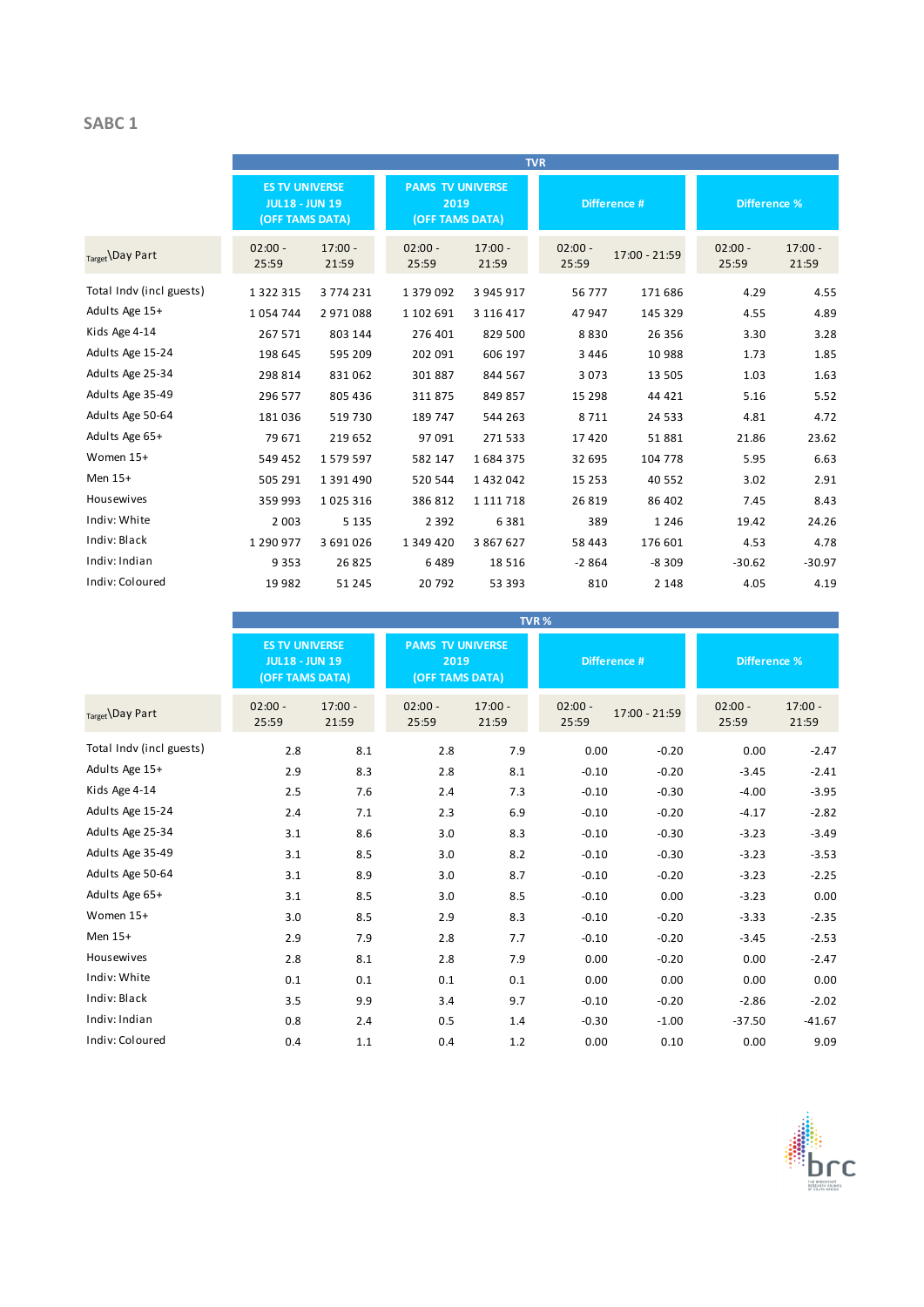### **SABC 2**

|                          |                                                                   |                    |                                                    |                    | <b>TVR</b>         |               |                     |                    |
|--------------------------|-------------------------------------------------------------------|--------------------|----------------------------------------------------|--------------------|--------------------|---------------|---------------------|--------------------|
|                          | <b>ES TV UNIVERSE</b><br><b>JUL18 - JUN 19</b><br>(OFF TAMS DATA) |                    | <b>PAMS TV UNIVERSE</b><br>2019<br>(OFF TAMS DATA) |                    |                    | Difference #  | <b>Difference %</b> |                    |
| Target Day Part          | $02:00 -$<br>25:59                                                | $17:00 -$<br>21:59 | $02:00 -$<br>25:59                                 | $17:00 -$<br>21:59 | $02:00 -$<br>25:59 | 17:00 - 21:59 | $02:00 -$<br>25:59  | $17:00 -$<br>21:59 |
| Total Indy (incl guests) | 484 059                                                           | 1 175 716          | 524 488                                            | 1 2 7 3 4 8 5      | 40 4 29            | 97769         | 8.35                | 8.32               |
| Adults Age 15+           | 405 382                                                           | 963 784            | 439 138                                            | 1043027            | 33 756             | 79 243        | 8.33                | 8.22               |
| Kids Age 4-14            | 78 677                                                            | 211932             | 85 350                                             | 230 458            | 6673               | 18526         | 8.48                | 8.74               |
| Adults Age 15-24         | 60 273                                                            | 164 004            | 61 512                                             | 168 596            | 1 2 3 9            | 4592          | 2.06                | 2.80               |
| Adults Age 25-34         | 91 613                                                            | 222 825            | 94 294                                             | 230 144            | 2681               | 7319          | 2.93                | 3.28               |
| Adults Age 35-49         | 112 032                                                           | 239 439            | 126 564                                            | 266 071            | 14 5 32            | 26 632        | 12.97               | 11.12              |
| Adults Age 50-64         | 97 340                                                            | 221 480            | 101 225                                            | 232 096            | 3885               | 10 6 16       | 3.99                | 4.79               |
| Adults Age 65+           | 44 124                                                            | 116 036            | 55 542                                             | 146 120            | 11 4 18            | 30084         | 25.88               | 25.93              |
| Women 15+                | 211 702                                                           | 517 142            | 229 417                                            | 562 289            | 17715              | 45 147        | 8.37                | 8.73               |
| Men 15+                  | 193 680                                                           | 446 641            | 209 721                                            | 480 737            | 16 041             | 34 096        | 8.28                | 7.63               |
| Housewives               | 156 882                                                           | 375 584            | 172 726                                            | 415 749            | 15 844             | 40 165        | 10.10               | 10.69              |
| Indiv: White             | 41 471                                                            | 129 074            | 50 436                                             | 157 642            | 8965               | 28 5 68       | 21.62               | 22.13              |
| Indiv: Black             | 336 569                                                           | 794 711            | 362 519                                            | 852 295            | 25 950             | 57 584        | 7.71                | 7.25               |
| Indiv: Indian            | 4 3 4 4                                                           | 7660               | 4573                                               | 7 1 8 4            | 229                | $-476$        | 5.27                | $-6.21$            |
| Indiv: Coloured          | 101 675                                                           | 244 271            | 106 960                                            | 256 364            | 5 2 8 5            | 12 093        | 5.20                | 4.95               |

|                          |                    |                                                                                                                                         |                    |                    | TVR%               |               |                    |                    |
|--------------------------|--------------------|-----------------------------------------------------------------------------------------------------------------------------------------|--------------------|--------------------|--------------------|---------------|--------------------|--------------------|
|                          |                    | <b>ES TV UNIVERSE</b><br><b>PAMS TV UNIVERSE</b><br><b>JUL18 - JUN 19</b><br>2019<br>Difference #<br>(OFF TAMS DATA)<br>(OFF TAMS DATA) |                    |                    | Difference %       |               |                    |                    |
| Target Day Part          | $02:00 -$<br>25:59 | $17:00 -$<br>21:59                                                                                                                      | $02:00 -$<br>25:59 | $17:00 -$<br>21:59 | $02:00 -$<br>25:59 | 17:00 - 21:59 | $02:00 -$<br>25:59 | $17:00 -$<br>21:59 |
| Total Indv (incl guests) | 1.0                | 2.5                                                                                                                                     | 1.0                | 2.5                | 0.00               | 0.00          | 0.00               | 0.00               |
| Adults Age 15+           | 1.1                | 2.7                                                                                                                                     | 1.1                | 2.7                | 0.00               | 0.00          | 0.00               | 0.00               |
| Kids Age 4-14            | 0.7                | 2.0                                                                                                                                     | 0.8                | 2.0                | 0.10               | 0.00          | 14.29              | 0.00               |
| Adults Age 15-24         | 0.7                | 1.9                                                                                                                                     | 0.7                | 1.9                | 0.00               | 0.00          | 0.00               | 0.00               |
| Adults Age 25-34         | 0.9                | 2.3                                                                                                                                     | 0.9                | 2.3                | 0.00               | 0.00          | 0.00               | 0.00               |
| Adults Age 35-49         | 1.2                | 2.5                                                                                                                                     | 1.2                | 2.6                | 0.00               | 0.10          | 0.00               | 4.00               |
| Adults Age 50-64         | 1.7                | 3.8                                                                                                                                     | 1.6                | 3.7                | $-0.10$            | $-0.10$       | $-5.88$            | $-2.63$            |
| Adults Age 65+           | 1.7                | 4.5                                                                                                                                     | 1.7                | 4.6                | 0.00               | 0.10          | 0.00               | 2.22               |
| Women 15+                | 1.1                | 2.8                                                                                                                                     | 1.1                | 2.8                | 0.00               | 0.00          | 0.00               | 0.00               |
| Men 15+                  | $1.1\,$            | 2.5                                                                                                                                     | 1.1                | 2.6                | 0.00               | 0.10          | 0.00               | 4.00               |
| Housewives               | 1.2                | 3.0                                                                                                                                     | 1.2                | 3.0                | 0.00               | 0.00          | 0.00               | 0.00               |
| Indiv: White             | 1.2                | 3.6                                                                                                                                     | 1.2                | 3.7                | 0.00               | 0.10          | 0.00               | 2.78               |
| Indiv: Black             | 0.9                | 2.1                                                                                                                                     | 0.9                | 2.1                | 0.00               | 0.00          | 0.00               | 0.00               |
| Indiv: Indian            | 0.4                | 0.7                                                                                                                                     | 0.3                | 0.5                | $-0.10$            | $-0.20$       | $-25.00$           | $-28.57$           |
| Indiv: Coloured          | 2.2                | 5.4                                                                                                                                     | 2.3                | 5.5                | 0.10               | 0.10          | 4.55               | 1.85               |

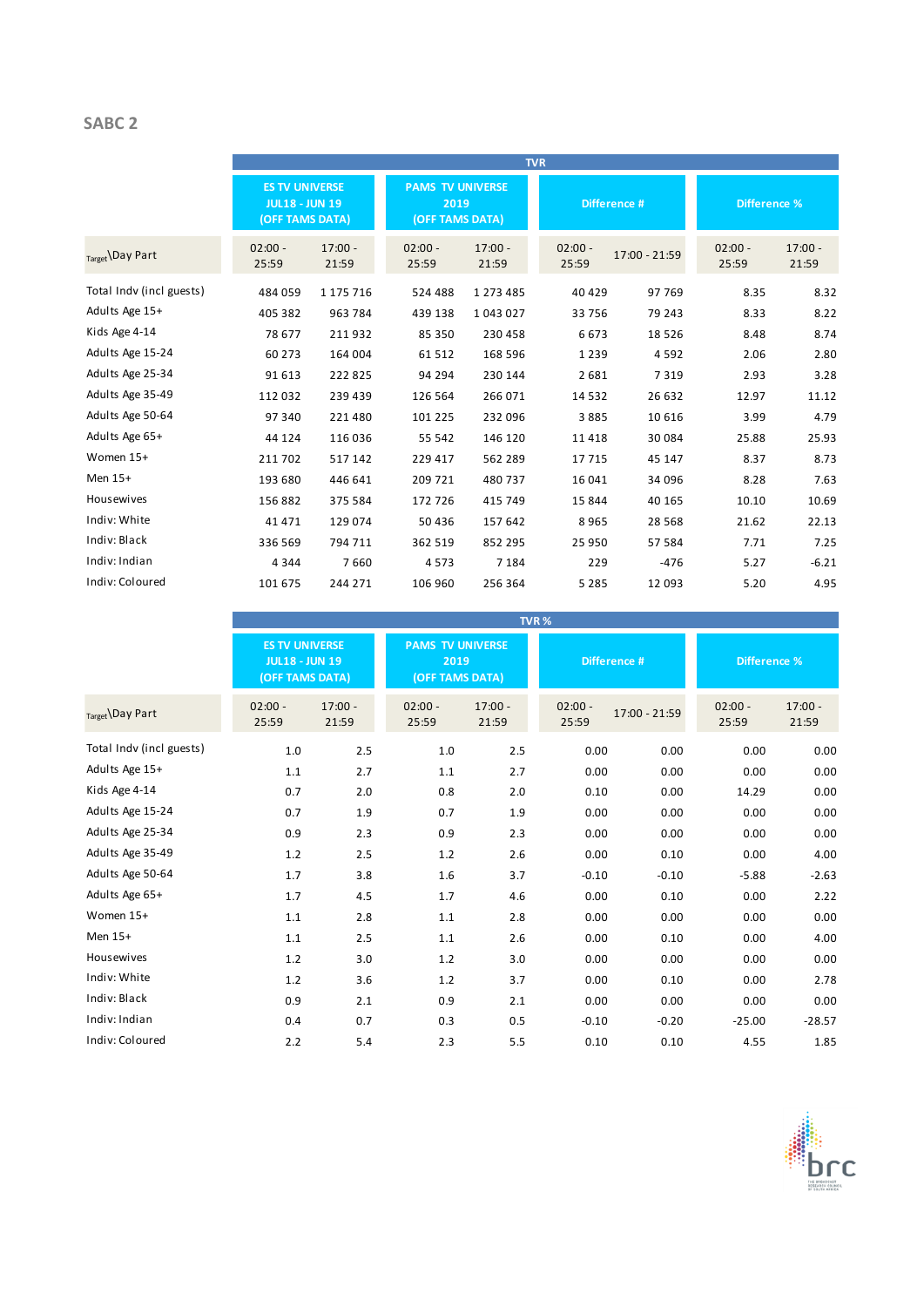## **SABC 3**

|                          |                                                                   |                    |                                                    |                    | <b>TVR</b>         |               |                     |                    |
|--------------------------|-------------------------------------------------------------------|--------------------|----------------------------------------------------|--------------------|--------------------|---------------|---------------------|--------------------|
|                          | <b>ES TV UNIVERSE</b><br><b>JUL18 - JUN 19</b><br>(OFF TAMS DATA) |                    | <b>PAMS TV UNIVERSE</b><br>2019<br>(OFF TAMS DATA) |                    | Difference #       |               | <b>Difference %</b> |                    |
| Target Day Part          | $02:00 -$<br>25:59                                                | $17:00 -$<br>21:59 | $02:00 -$<br>25:59                                 | $17:00 -$<br>21:59 | $02:00 -$<br>25:59 | 17:00 - 21:59 | $02:00 -$<br>25:59  | $17:00 -$<br>21:59 |
| Total Indv (incl guests) | 150938                                                            | 257 617            | 169 044                                            | 292 722            | 18 10 6            | 35 105        | 12.00               | 13.63              |
| Adults Age 15+           | 128 369                                                           | 217720             | 143 426                                            | 247 515            | 15 0 57            | 29 7 95       | 11.73               | 13.69              |
| Kids Age 4-14            | 22 5 6 9                                                          | 39897              | 25 619                                             | 45 207             | 3 0 5 0            | 5 3 1 0       | 13.51               | 13.31              |
| Adults Age 15-24         | 20521                                                             | 34 890             | 21 689                                             | 38 645             | 1 1 6 8            | 3755          | 5.69                | 10.76              |
| Adults Age 25-34         | 23 963                                                            | 44735              | 25 470                                             | 49 508             | 1507               | 4773          | 6.29                | 10.67              |
| Adults Age 35-49         | 36 372                                                            | 59 300             | 40 097                                             | 65 458             | 3725               | 6 1 5 8       | 10.24               | 10.38              |
| Adults Age 50-64         | 29 0 58                                                           | 48 935             | 32 030                                             | 54 090             | 2972               | 5 1 5 5       | 10.23               | 10.53              |
| Adults Age 65+           | 18 4 5 5                                                          | 29 860             | 24 140                                             | 39814              | 5 6 8 5            | 9954          | 30.80               | 33.34              |
| Women 15+                | 62 850                                                            | 101 649            | 71571                                              | 117 280            | 8721               | 15 6 31       | 13.88               | 15.38              |
| Men 15+                  | 65 518                                                            | 116 071            | 71855                                              | 130 235            | 6337               | 14 164        | 9.67                | 12.20              |
| Housewives               | 48 447                                                            | 74887              | 56 380                                             | 88 572             | 7933               | 13 685        | 16.37               | 18.27              |
| Indiv: White             | 18789                                                             | 33 4 74            | 23 915                                             | 42 3 51            | 5 1 2 6            | 8877          | 27.28               | 26.52              |
| Indiv: Black             | 98 698                                                            | 178 781            | 107 861                                            | 198 571            | 9 1 6 3            | 19 790        | 9.28                | 11.07              |
| Indiv: Indian            | 4 3 2 4                                                           | 5484               | 4955                                               | 6532               | 631                | 1048          | 14.59               | 19.11              |
| Indiv: Coloured          | 29 127                                                            | 39878              | 32 314                                             | 45 268             | 3 1 8 7            | 5 3 9 0       | 10.94               | 13.52              |

|                          |                                                                   | TVR%               |                                                    |                    |                                     |               |                    |                    |  |  |
|--------------------------|-------------------------------------------------------------------|--------------------|----------------------------------------------------|--------------------|-------------------------------------|---------------|--------------------|--------------------|--|--|
|                          | <b>ES TV UNIVERSE</b><br><b>JUL18 - JUN 19</b><br>(OFF TAMS DATA) |                    | <b>PAMS TV UNIVERSE</b><br>2019<br>(OFF TAMS DATA) |                    | Difference #<br><b>Difference %</b> |               |                    |                    |  |  |
| Target Day Part          | $02:00 -$<br>25:59                                                | $17:00 -$<br>21:59 | $02:00 -$<br>25:59                                 | $17:00 -$<br>21:59 | $02:00 -$<br>25:59                  | 17:00 - 21:59 | $02:00 -$<br>25:59 | $17:00 -$<br>21:59 |  |  |
| Total Indv (incl guests) | 0.3                                                               | 0.6                | 0.3                                                | 0.6                | 0.00                                | 0.00          | 0.00               | 0.00               |  |  |
| Adults Age 15+           | 0.4                                                               | 0.6                | 0.4                                                | 0.6                | 0.00                                | 0.00          | 0.00               | 0.00               |  |  |
| Kids Age 4-14            | 0.2                                                               | 0.4                | 0.2                                                | 0.4                | 0.00                                | 0.00          | 0.00               | 0.00               |  |  |
| Adults Age 15-24         | 0.2                                                               | 0.4                | 0.2                                                | 0.4                | 0.00                                | 0.00          | 0.00               | 0.00               |  |  |
| Adults Age 25-34         | 0.2                                                               | 0.5                | 0.3                                                | 0.5                | 0.10                                | 0.00          | 50.00              | 0.00               |  |  |
| Adults Age 35-49         | 0.4                                                               | 0.6                | 0.4                                                | 0.6                | 0.00                                | 0.00          | 0.00               | 0.00               |  |  |
| Adults Age 50-64         | 0.5                                                               | 0.8                | 0.5                                                | 0.9                | 0.00                                | 0.10          | 0.00               | 12.50              |  |  |
| Adults Age 65+           | 0.7                                                               | 1.2                | 0.8                                                | 1.2                | 0.10                                | 0.00          | 14.29              | 0.00               |  |  |
| Women 15+                | 0.3                                                               | 0.5                | 0.4                                                | 0.6                | 0.10                                | 0.10          | 33.33              | 20.00              |  |  |
| Men 15+                  | 0.4                                                               | 0.7                | 0.4                                                | 0.7                | 0.00                                | 0.00          | 0.00               | 0.00               |  |  |
| Housewives               | 0.4                                                               | 0.6                | 0.4                                                | 0.6                | 0.00                                | 0.00          | 0.00               | 0.00               |  |  |
| Indiv: White             | 0.5                                                               | 0.9                | 0.6                                                | 1.0                | 0.10                                | 0.10          | 20.00              | 11.11              |  |  |
| Indiv: Black             | 0.3                                                               | 0.5                | 0.3                                                | 0.5                | 0.00                                | 0.00          | 0.00               | 0.00               |  |  |
| Indiv: Indian            | 0.4                                                               | 0.5                | 0.4                                                | 0.5                | 0.00                                | 0.00          | 0.00               | 0.00               |  |  |
| Indiv: Coloured          | 0.6                                                               | 0.9                | 0.7                                                | 1.0                | 0.10                                | 0.10          | 16.67              | 11.11              |  |  |

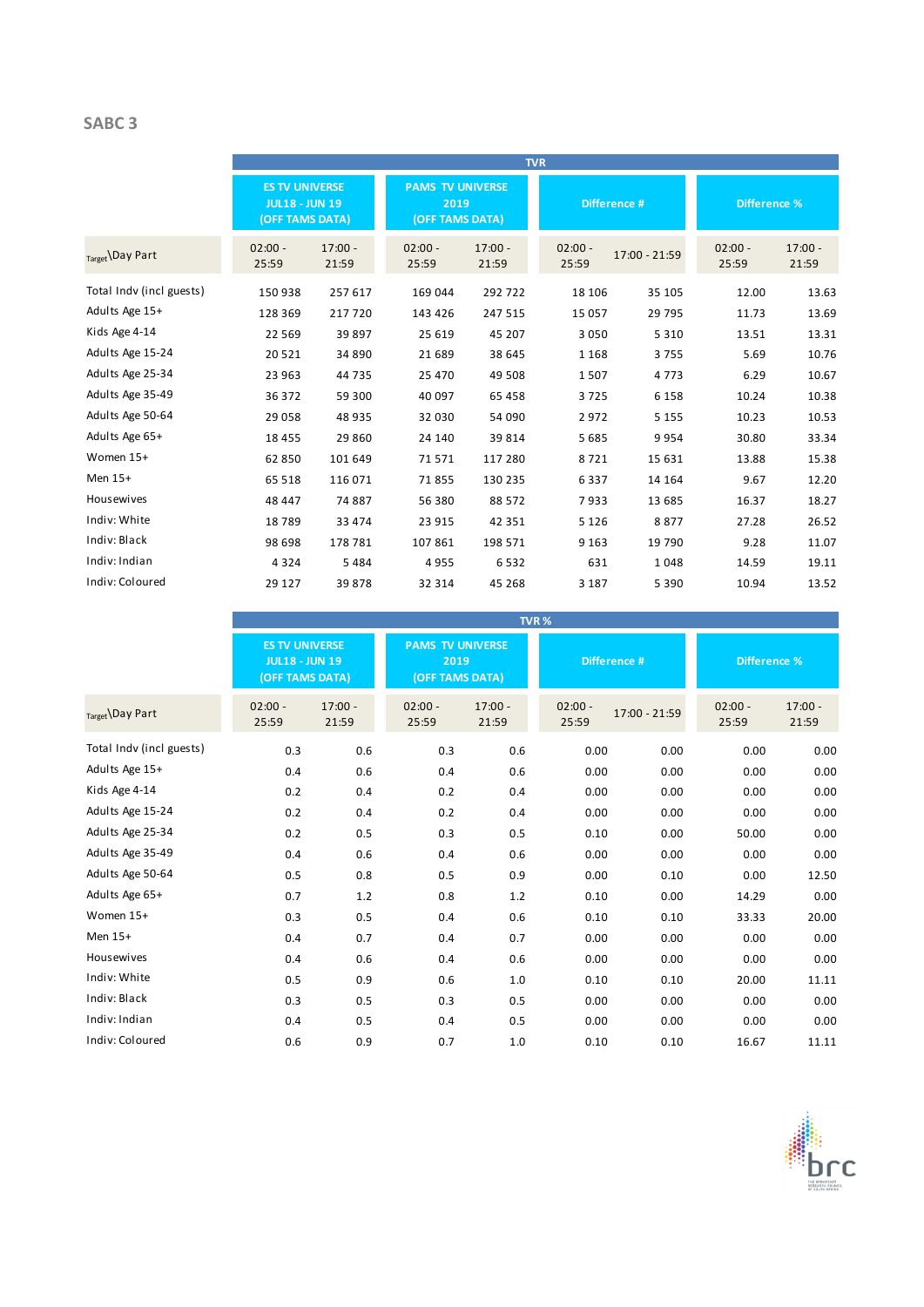|                          |                                                                   |                    |                                                    |                    | <b>TVR</b>         |               |                     |                    |
|--------------------------|-------------------------------------------------------------------|--------------------|----------------------------------------------------|--------------------|--------------------|---------------|---------------------|--------------------|
|                          | <b>ES TV UNIVERSE</b><br><b>JUL18 - JUN 19</b><br>(OFF TAMS DATA) |                    | <b>PAMS TV UNIVERSE</b><br>2019<br>(OFF TAMS DATA) |                    | Difference #       |               | <b>Difference %</b> |                    |
| Target Day Part          | $02:00 -$<br>25:59                                                | $17:00 -$<br>21:59 | $02:00 -$<br>25:59                                 | $17:00 -$<br>21:59 | $02:00 -$<br>25:59 | 17:00 - 21:59 | $02:00 -$<br>25:59  | $17:00 -$<br>21:59 |
| Total Indv (incl guests) | 872 005                                                           | 2 142 979          | 931 091                                            | 2 2 9 5 1 8 7      | 59 086             | 152 208       | 6.78                | 7.10               |
| Adults Age 15+           | 703 306                                                           | 1721616            | 751 273                                            | 1846226            | 47967              | 124 610       | 6.82                | 7.24               |
| Kids Age 4-14            | 168 699                                                           | 421 363            | 179 818                                            | 448 961            | 11 119             | 27 598        | 6.59                | 6.55               |
| Adults Age 15-24         | 125 209                                                           | 319 617            | 127 736                                            | 328 232            | 2 5 2 7            | 8615          | 2.02                | 2.70               |
| Adults Age 25-34         | 202 662                                                           | 467889             | 209 286                                            | 485 551            | 6624               | 17662         | 3.27                | 3.77               |
| Adults Age 35-49         | 195 121                                                           | 484 022            | 212 677                                            | 523 504            | 17 556             | 39 4 82       | 9.00                | 8.16               |
| Adults Age 50-64         | 126 872                                                           | 316 533            | 133 931                                            | 336 397            | 7059               | 19864         | 5.56                | 6.28               |
| Adults Age 65+           | 53 441                                                            | 133 554            | 67 643                                             | 172 542            | 14 202             | 38 988        | 26.58               | 29.19              |
| Women 15+                | 384 966                                                           | 952 932            | 415 935                                            | 1035961            | 30 969             | 83 0 29       | 8.04                | 8.71               |
| Men 15+                  | 318 340                                                           | 768 684            | 335 338                                            | 810 265            | 16 998             | 41581         | 5.34                | 5.41               |
| Housewives               | 267721                                                            | 653 179            | 293 220                                            | 719 785            | 25 4 9 9           | 66 606        | 9.52                | 10.20              |
| Indiv: White             | 49 5 99                                                           | 140 077            | 61518                                              | 176 160            | 11919              | 36 083        | 24.03               | 25.76              |
| Indiv: Black             | 694 759                                                           | 1681383            | 737930                                             | 1783150            | 43 171             | 101 767       | 6.21                | 6.05               |
| Indiv: Indian            | 21592                                                             | 55 065             | 22 170                                             | 58968              | 578                | 3 9 0 3       | 2.68                | 7.09               |
| Indiv: Coloured          | 106 055                                                           | 266 454            | 109 472                                            | 276 909            | 3 4 1 7            | 10 4 5 5      | 3.22                | 3.92               |

|                          |                    |                                                                   |                    |                                                    | TVR%               |               |                    |                     |  |
|--------------------------|--------------------|-------------------------------------------------------------------|--------------------|----------------------------------------------------|--------------------|---------------|--------------------|---------------------|--|
|                          |                    | <b>ES TV UNIVERSE</b><br><b>JUL18 - JUN 19</b><br>(OFF TAMS DATA) |                    | <b>PAMS TV UNIVERSE</b><br>2019<br>(OFF TAMS DATA) |                    | Difference #  |                    | <b>Difference %</b> |  |
| Target Day Part          | $02:00 -$<br>25:59 | $17:00 -$<br>21:59                                                | $02:00 -$<br>25:59 | $17:00 -$<br>21:59                                 | $02:00 -$<br>25:59 | 17:00 - 21:59 | $02:00 -$<br>25:59 | $17:00 -$<br>21:59  |  |
| Total Indv (incl guests) | 1.9                | 4.6                                                               | 1.9                | 4.6                                                | 0.00               | 0.00          | 0.00               | 0.00                |  |
| Adults Age 15+           | 2.0                | 4.8                                                               | 1.9                | 4.8                                                | $-0.10$            | 0.00          | $-5.00$            | 0.00                |  |
| Kids Age 4-14            | 1.6                | 4.0                                                               | 1.6                | 4.0                                                | 0.00               | 0.00          | 0.00               | 0.00                |  |
| Adults Age 15-24         | 1.5                | 3.8                                                               | 1.5                | 3.7                                                | 0.00               | $-0.10$       | 0.00               | $-2.63$             |  |
| Adults Age 25-34         | 2.1                | 4.8                                                               | 2.1                | 4.8                                                | 0.00               | 0.00          | 0.00               | 0.00                |  |
| Adults Age 35-49         | 2.1                | 5.1                                                               | 2.1                | 5.1                                                | 0.00               | 0.00          | 0.00               | 0.00                |  |
| Adults Age 50-64         | 2.2                | 5.4                                                               | 2.1                | 5.4                                                | $-0.10$            | 0.00          | $-4.55$            | 0.00                |  |
| Adults Age 65+           | 2.1                | 5.2                                                               | 2.1                | 5.4                                                | 0.00               | 0.20          | 0.00               | 3.85                |  |
| Women 15+                | 2.1                | 5.2                                                               | 2.1                | 5.1                                                | 0.00               | $-0.10$       | 0.00               | $-1.92$             |  |
| Men 15+                  | 1.8                | 4.4                                                               | 1.8                | 4.4                                                | 0.00               | 0.00          | 0.00               | 0.00                |  |
| Housewives               | 2.1                | 5.1                                                               | 2.1                | 5.1                                                | 0.00               | 0.00          | 0.00               | 0.00                |  |
| Indiv: White             | 1.4                | 3.9                                                               | 1.4                | 4.1                                                | 0.00               | 0.20          | 0.00               | 5.13                |  |
| Indiv: Black             | 1.9                | 4.5                                                               | 1.9                | 4.5                                                | 0.00               | 0.00          | 0.00               | 0.00                |  |
| Indiv: Indian            | 1.9                | 4.9                                                               | 1.7                | 4.4                                                | $-0.20$            | $-0.50$       | $-10.53$           | $-10.20$            |  |
| Indiv: Coloured          | 2.3                | 5.9                                                               | 2.4                | 6.0                                                | 0.10               | 0.10          | 4.35               | 1.69                |  |

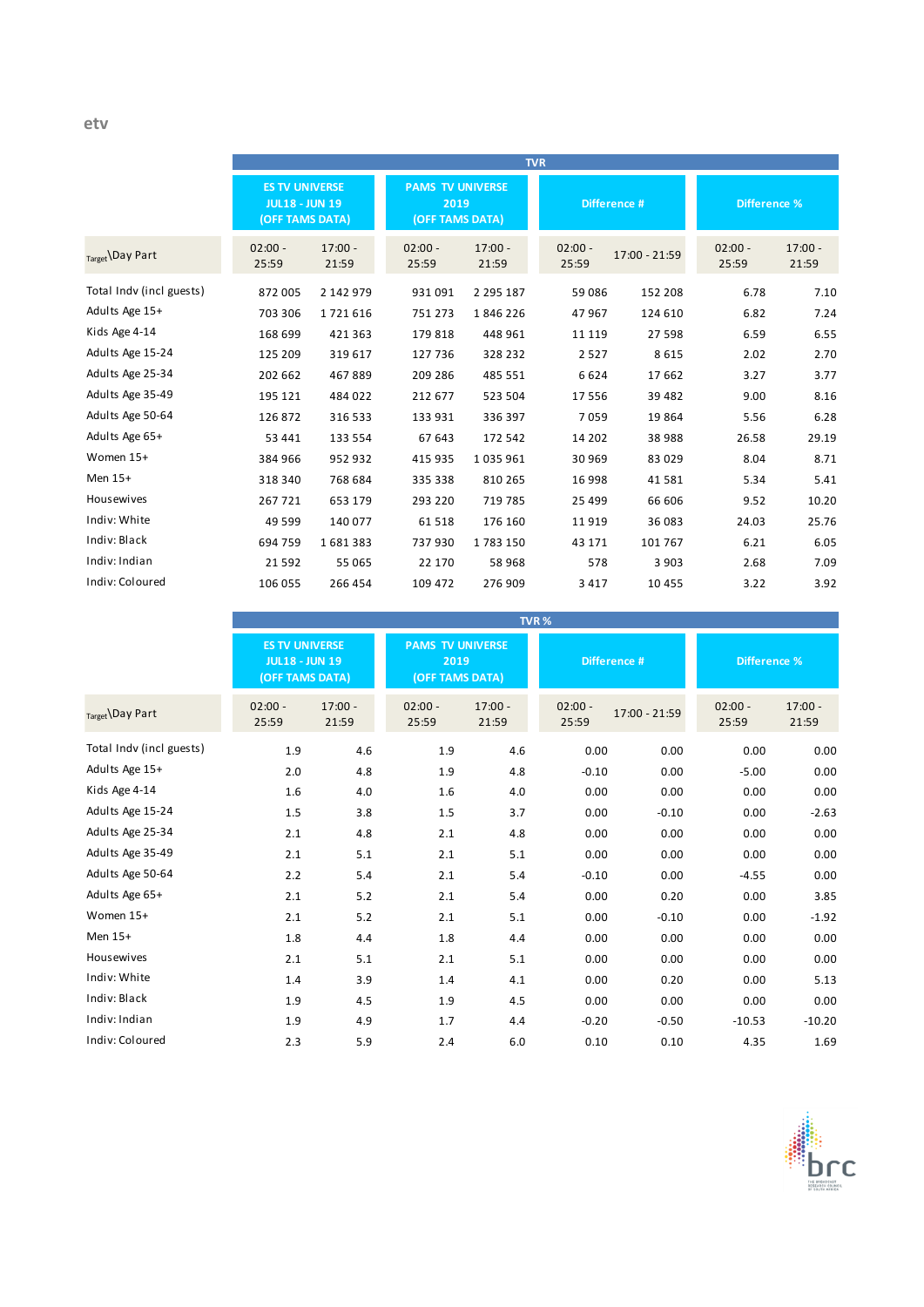### **DStv Commercial Total**

|                          |                                                                   |                    |                                                    |                    | <b>TVR</b>         |               |                    |                    |
|--------------------------|-------------------------------------------------------------------|--------------------|----------------------------------------------------|--------------------|--------------------|---------------|--------------------|--------------------|
|                          | <b>ES TV UNIVERSE</b><br><b>JUL18 - JUN 19</b><br>(OFF TAMS DATA) |                    | <b>PAMS TV UNIVERSE</b><br>2019<br>(OFF TAMS DATA) |                    | Difference #       |               | Difference %       |                    |
| Target \Day Part         | $02:00 -$<br>25:59                                                | $17:00 -$<br>21:59 | $02:00 -$<br>25:59                                 | $17:00 -$<br>21:59 | $02:00 -$<br>25:59 | 17:00 - 21:59 | $02:00 -$<br>25:59 | $17:00 -$<br>21:59 |
| Total Indv (incl guests) | 1 3 5 4 6 1 4                                                     | 2 498 232          | 1481959                                            | 2 748 713          | 127 345            | 250 481       | 9.40               | 10.03              |
| Adults Age 15+           | 1076999                                                           | 1986457            | 1 197 848                                          | 2 2 2 1 5 3 4      | 120 849            | 235 077       | 11.22              | 11.83              |
| Kids Age 4-14            | 277 615                                                           | 511776             | 284 111                                            | 527 179            | 6496               | 15 4 03       | 2.34               | 3.01               |
| Adults Age 15-24         | 234 296                                                           | 421 066            | 252 780                                            | 459 385            | 18 4 8 4           | 38 319        | 7.89               | 9.10               |
| Adults Age 25-34         | 286 945                                                           | 513028             | 311 442                                            | 558 955            | 24 497             | 45 927        | 8.54               | 8.95               |
| Adults Age 35-49         | 278 167                                                           | 514 296            | 318 661                                            | 590 024            | 40 494             | 75 728        | 14.56              | 14.72              |
| Adults Age 50-64         | 199 432                                                           | 384 095            | 218 259                                            | 422 242            | 18827              | 38 147        | 9.44               | 9.93               |
| Adults Age 65+           | 78 160                                                            | 153 972            | 96 706                                             | 190 928            | 18 5 46            | 36 956        | 23.73              | 24.00              |
| Women 15+                | 579 624                                                           | 1094774            | 646 812                                            | 1 2 2 8 3 7 3      | 67 188             | 133 599       | 11.59              | 12.20              |
| Men 15+                  | 497 375                                                           | 891 683            | 551036                                             | 993 161            | 53 661             | 101 478       | 10.79              | 11.38              |
| Housewives               | 374 207                                                           | 708 744            | 419 876                                            | 797 840            | 45 669             | 89 096        | 12.20              | 12.57              |
| Indiv: White             | 116 032                                                           | 224 927            | 131 416                                            | 256 488            | 15 3 8 4           | 31561         | 13.26              | 14.03              |
| Indiv: Black             | 1 146 687                                                         | 2096768            | 1 2 5 7 2 2 6                                      | 2 3 1 2 8 4 2      | 110 539            | 216 074       | 9.64               | 10.31              |
| Indiv: Indian            | 19 4 11                                                           | 40 399             | 21 298                                             | 44 679             | 1887               | 4 2 8 0       | 9.72               | 10.59              |
| Indiv: Coloured          | 72 483                                                            | 136 138            | 72 019                                             | 134 703            | $-464$             | $-1435$       | $-0.64$            | $-1.05$            |

|                          |                                                                   |                    |                                                    |                    | TVR <sub>%</sub>   |               |                    |                     |
|--------------------------|-------------------------------------------------------------------|--------------------|----------------------------------------------------|--------------------|--------------------|---------------|--------------------|---------------------|
|                          | <b>ES TV UNIVERSE</b><br><b>JUL18 - JUN 19</b><br>(OFF TAMS DATA) |                    | <b>PAMS TV UNIVERSE</b><br>2019<br>(OFF TAMS DATA) |                    |                    | Difference #  |                    | <b>Difference %</b> |
| Target \Day Part         | $02:00 -$<br>25:59                                                | $17:00 -$<br>21:59 | $02:00 -$<br>25:59                                 | $17:00 -$<br>21:59 | $02:00 -$<br>25:59 | 17:00 - 21:59 | $02:00 -$<br>25:59 | $17:00 -$<br>21:59  |
| Total Indv (incl guests) | 2.9                                                               | 5.4                | 3.0                                                | 5.5                | 0.10               | 0.10          | 3.45               | 1.85                |
| Adults Age 15+           | 3.0                                                               | 5.5                | 3.1                                                | 5.7                | 0.10               | 0.20          | 3.33               | 3.64                |
| Kids Age 4-14            | 2.6                                                               | 4.8                | 2.5                                                | 4.7                | $-0.10$            | $-0.10$       | $-3.85$            | $-2.08$             |
| Adults Age 15-24         | 2.8                                                               | 5.0                | 2.9                                                | 5.2                | 0.10               | 0.20          | 3.57               | 4.00                |
| Adults Age 25-34         | 3.0                                                               | 5.3                | 3.1                                                | 5.5                | 0.10               | 0.20          | 3.33               | 3.77                |
| Adults Age 35-49         | 2.9                                                               | 5.4                | 3.1                                                | 5.7                | 0.20               | 0.30          | 6.90               | 5.56                |
| Adults Age 50-64         | 3.4                                                               | 6.6                | 3.5                                                | 6.8                | 0.10               | 0.20          | 2.94               | 3.03                |
| Adults Age 65+           | 3.0                                                               | 6.0                | 3.0                                                | 6.0                | 0.00               | 0.00          | 0.00               | 0.00                |
| Women 15+                | 3.1                                                               | 5.9                | 3.2                                                | 6.1                | 0.10               | 0.20          | 3.23               | 3.39                |
| Men 15+                  | 2.8                                                               | 5.1                | 3.0                                                | 5.4                | 0.20               | 0.30          | 7.14               | 5.88                |
| Housewives               | 2.9                                                               | 5.6                | 3.0                                                | 5.7                | 0.10               | 0.10          | 3.45               | 1.79                |
| Indiv: White             | 3.2                                                               | 6.3                | 3.0                                                | 5.9                | $-0.20$            | $-0.40$       | $-6.25$            | $-6.35$             |
| Indiv: Black             | 3.1                                                               | 5.6                | 3.2                                                | 5.8                | 0.10               | 0.20          | 3.23               | 3.57                |
| Indiv: Indian            | 1.7                                                               | 3.6                | 1.6                                                | 3.4                | $-0.10$            | $-0.20$       | $-5.88$            | $-5.56$             |
| Indiv: Coloured          | 1.6                                                               | 3.0                | 1.6                                                | 2.9                | 0.00               | $-0.10$       | 0.00               | $-3.33$             |

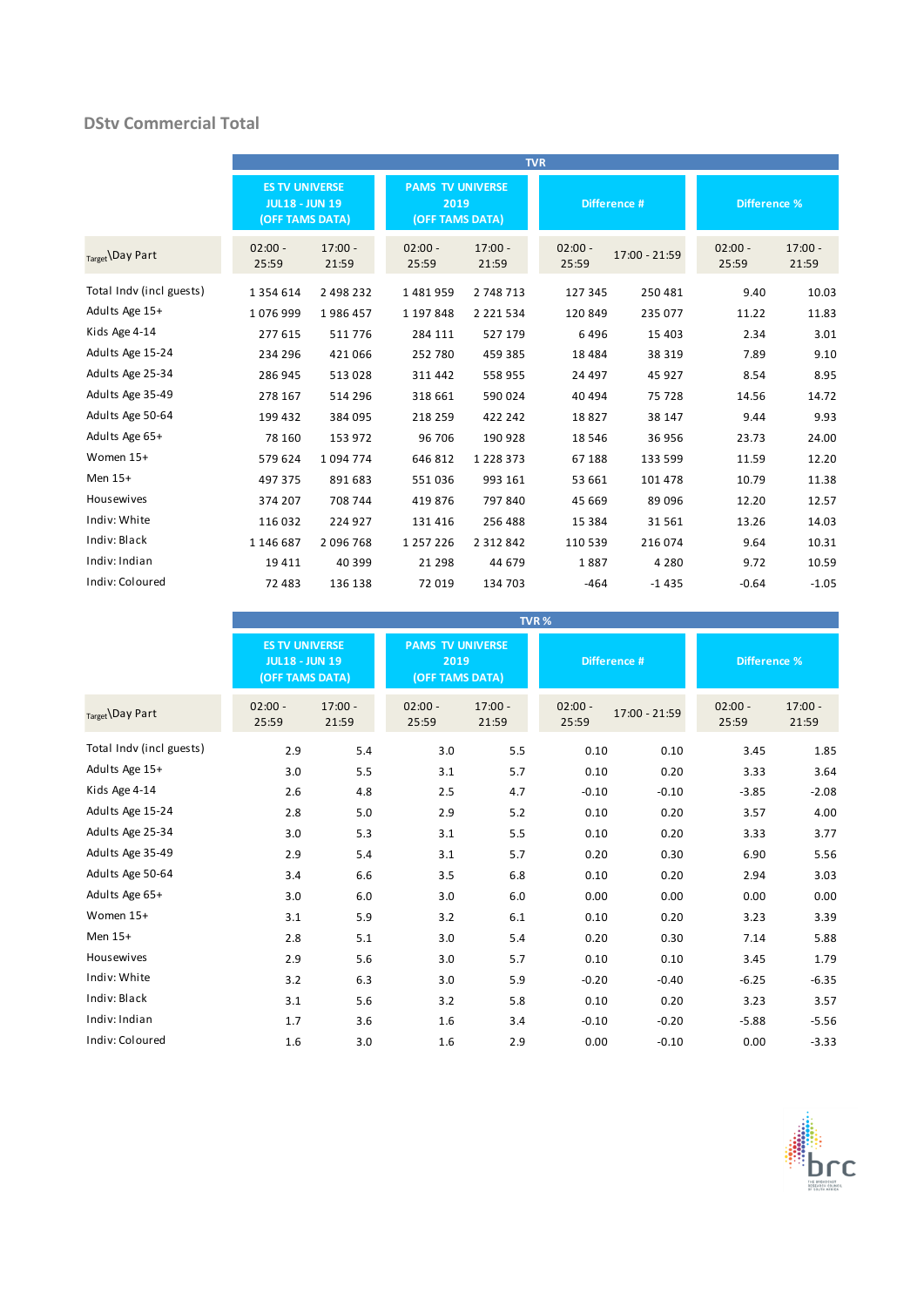## **Open View**

|                          |                                                                   |                    |                                                    |                    | <b>TVR</b>         |               |                     |                    |
|--------------------------|-------------------------------------------------------------------|--------------------|----------------------------------------------------|--------------------|--------------------|---------------|---------------------|--------------------|
|                          | <b>ES TV UNIVERSE</b><br><b>JUL18 - JUN 19</b><br>(OFF TAMS DATA) |                    | <b>PAMS TV UNIVERSE</b><br>2019<br>(OFF TAMS DATA) |                    | Difference #       |               | <b>Difference %</b> |                    |
| Target Day Part          | $02:00 -$<br>25:59                                                | $17:00 -$<br>21:59 | $02:00 -$<br>25:59                                 | $17:00 -$<br>21:59 | $02:00 -$<br>25:59 | 17:00 - 21:59 | $02:00 -$<br>25:59  | $17:00 -$<br>21:59 |
| Total Indv (incl guests) | 509 817                                                           | 870 260            | 560 268                                            | 970 401            | 50 451             | 100 141       | 9.90                | 11.51              |
| Adults Age 15+           | 402 420                                                           | 697 069            | 441 283                                            | 774 167            | 38 863             | 77098         | 9.66                | 11.06              |
| Kids Age 4-14            | 107 396                                                           | 173 191            | 118 984                                            | 196 234            | 11 588             | 23 043        | 10.79               | 13.30              |
| Adults Age 15-24         | 72725                                                             | 118 768            | 75 377                                             | 125 815            | 2652               | 7047          | 3.65                | 5.93               |
| Adults Age 25-34         | 87 237                                                            | 136 051            | 90 664                                             | 139 424            | 3 4 2 7            | 3 3 7 3       | 3.93                | 2.48               |
| Adults Age 35-49         | 111 717                                                           | 186 965            | 122 697                                            | 207 998            | 10 980             | 21033         | 9.83                | 11.25              |
| Adults Age 50-64         | 87320                                                             | 165 121            | 96 988                                             | 184 725            | 9668               | 19 604        | 11.07               | 11.87              |
| Adults Age 65+           | 43 4 22                                                           | 90 164             | 55 556                                             | 116 205            | 12 134             | 26 041        | 27.94               | 28.88              |
| Women 15+                | 213 369                                                           | 368 956            | 233 913                                            | 411 573            | 20 544             | 42 617        | 9.63                | 11.55              |
| Men 15+                  | 189051                                                            | 328 113            | 207 370                                            | 362 595            | 18 3 19            | 34 482        | 9.69                | 10.51              |
| Housewives               | 158 811                                                           | 280 321            | 177 002                                            | 317 408            | 18 191             | 37087         | 11.45               | 13.23              |
| Indiv: White             | 66 436                                                            | 155 217            | 83 070                                             | 192 365            | 16 634             | 37 148        | 25.04               | 23.93              |
| Indiv: Black             | 274 309                                                           | 395 525            | 293 829                                            | 432 170            | 19 5 20            | 36 645        | 7.12                | 9.26               |
| Indiv: Indian            | 29826                                                             | 54 3 3 3           | 36856                                              | 67740              | 7030               | 13 407        | 23.57               | 24.68              |
| Indiv: Coloured          | 139 246                                                           | 265 185            | 146 512                                            | 278 126            | 7 2 6 6            | 12 941        | 5.22                | 4.88               |

|                          |                                                                   |                    |                                                    | TVR <sub>%</sub>   |                    |               |                     |                    |
|--------------------------|-------------------------------------------------------------------|--------------------|----------------------------------------------------|--------------------|--------------------|---------------|---------------------|--------------------|
|                          | <b>ES TV UNIVERSE</b><br><b>JUL18 - JUN 19</b><br>(OFF TAMS DATA) |                    | <b>PAMS TV UNIVERSE</b><br>2019<br>(OFF TAMS DATA) |                    | Difference #       |               | <b>Difference %</b> |                    |
| Target Day Part          | $02:00 -$<br>25:59                                                | $17:00 -$<br>21:59 | $02:00 -$<br>25:59                                 | $17:00 -$<br>21:59 | $02:00 -$<br>25:59 | 17:00 - 21:59 | $02:00 -$<br>25:59  | $17:00 -$<br>21:59 |
| Total Indv (incl guests) | 1.1                                                               | 1.9                | 1.1                                                | 1.9                | 0.00               | 0.00          | 0.00                | 0.00               |
| Adults Age 15+           | 1.1                                                               | 1.9                | 1.1                                                | 2.0                | 0.00               | 0.10          | 0.00                | 5.26               |
| Kids Age 4-14            | 1.0                                                               | 1.6                | 1.1                                                | 1.7                | 0.10               | 0.10          | 10.00               | 6.25               |
| Adults Age 15-24         | 0.9                                                               | 1.4                | 0.9                                                | 1.4                | 0.00               | 0.00          | 0.00                | 0.00               |
| Adults Age 25-34         | 0.9                                                               | 1.4                | 0.9                                                | 1.4                | 0.00               | 0.00          | 0.00                | 0.00               |
| Adults Age 35-49         | 1.2                                                               | 2.0                | 1.2                                                | 2.0                | 0.00               | 0.00          | 0.00                | 0.00               |
| Adults Age 50-64         | 1.5                                                               | 2.8                | 1.6                                                | 3.0                | 0.10               | 0.20          | 6.67                | 7.14               |
| Adults Age 65+           | 1.7                                                               | 3.5                | 1.7                                                | 3.6                | 0.00               | 0.10          | 0.00                | 2.86               |
| Women 15+                | 1.2                                                               | 2.0                | 1.2                                                | 2.0                | 0.00               | 0.00          | 0.00                | 0.00               |
| Men 15+                  | $1.1\,$                                                           | 1.9                | 1.1                                                | 2.0                | 0.00               | 0.10          | 0.00                | 5.26               |
| Housewives               | 1.3                                                               | 2.2                | 1.3                                                | 2.3                | 0.00               | 0.10          | 0.00                | 4.55               |
| Indiv: White             | 1.9                                                               | 4.3                | 1.9                                                | 4.5                | 0.00               | 0.20          | 0.00                | 4.65               |
| Indiv: Black             | 0.7                                                               | 1.1                | 0.7                                                | 1.1                | 0.00               | 0.00          | 0.00                | 0.00               |
| Indiv: Indian            | 2.6                                                               | 4.8                | 2.8                                                | 5.1                | 0.20               | 0.30          | 7.69                | 6.25               |
| Indiv: Coloured          | 3.1                                                               | 5.9                | 3.2                                                | 6.0                | 0.10               | 0.10          | 3.23                | 1.69               |